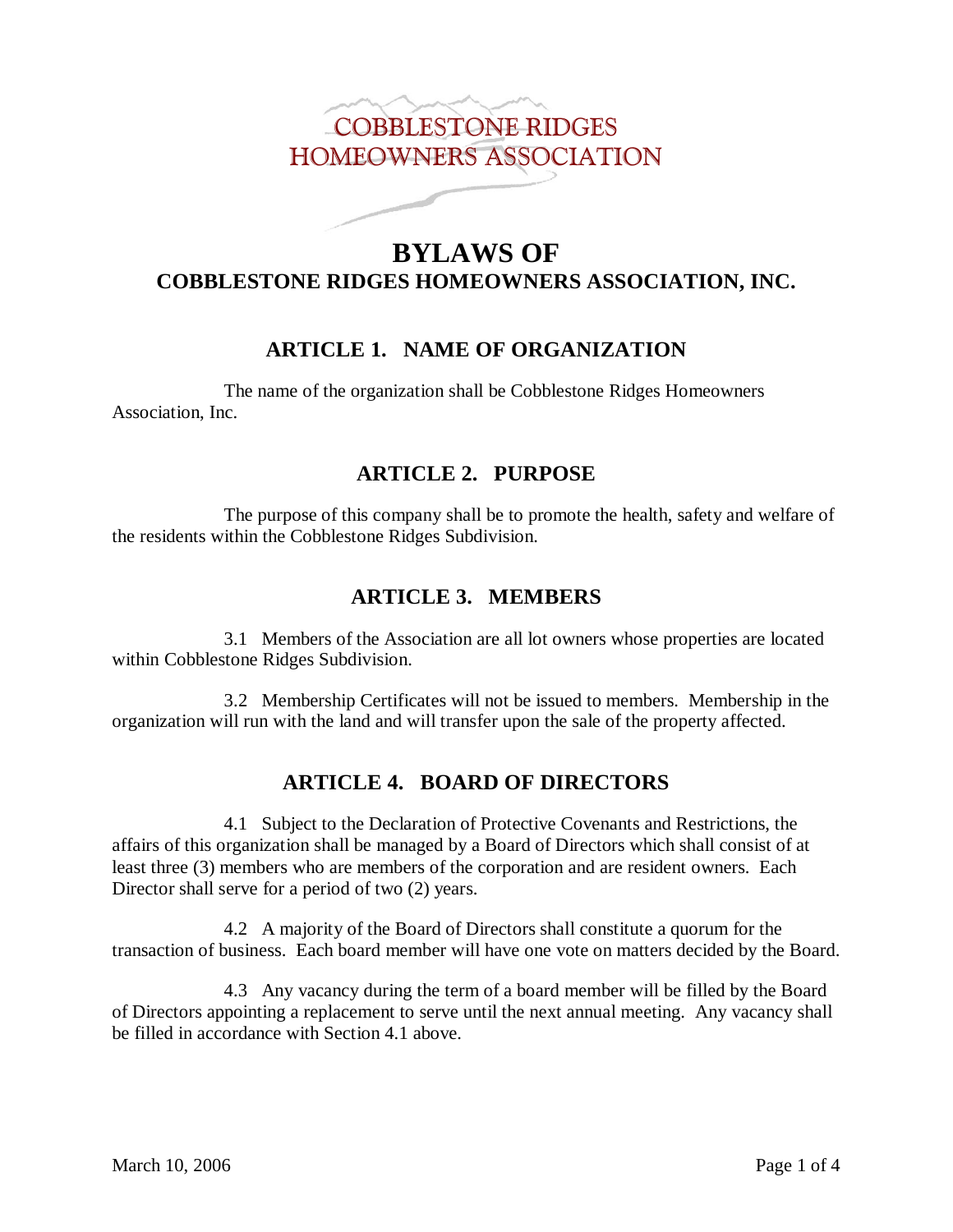# **BYLAWS OF COBBLESTONE RIDGES HOMEOWNERS ASSOCIATION, INC.**

4.4 The board members shall not be personally liable for the debts, liabilities, or other obligations of the corporation. The corporation shall indemnify the Board to the full extent allowed by law.

4.5 Any director or directors may be removed at any time with or without cause, in the manner provided in the Colorado Nonprofit Corporation Act.

## **ARTICLE 5. OFFICERS**

5.1 The officers of the corporation shall consist of a President, a Vice-President, and a Secretary/Treasurer. Each officer shall hold office for a period of two (2) years. The Board of Directors may appoint such other officers and agents as they consider necessary. Each officer shall hold office until his successor is duly elected, his death, resignation or removal. Any officer may be removed by the Board of Directors whenever in its judgment the best interest of the corporation will be served thereby. Any vacancy in any office may be filled by the Board for the unexpired portion of the term.

5.2 PRESIDENT: The President shall preside at all meetings, appoint committees and their members, make reasonable decisions and expenditures in emergency situations (not to exceed \$500.00). The President shall manage the company in accordance with the best interest of the corporation, with the help of the Board. Checks will be co-signed by any combination of two officers of the corporation.

5.3 VICE-PRESIDENT: The Vice-president shall assist the President in the operation and management of the company and will assume the duties of the President in his or her absence.

5.4 SECRETARY/TREASURER: The Secretary/Treasurer shall assist the President and keep the records of all proceedings of regular and Board meetings and take care of all company correspondence under the direction of the President. The Secretary/Treasurer shall also assist the President and take care of all company funds, be prepared to give a financial statement when asked, and may co-sign company checks along with the President or Vicepresident. The Secretary/Treasurer shall account for all assessments by the members, make payments on behalf of the corporation, and handle all other financial matters of the company.

# **ARTICLE 6. ARCHITECTURAL CONTROL COMMITTEE**

6.1 An Architectural Control Committee (hereafter ACC) shall be established in accordance with the Declaration of Protective Covenants and Restrictions of the subdivision (hereafter "Covenants").

6.2 The powers, duties, and authority of the ACC shall be as described in the Covenants. Any additional powers, duties and responsibilities may be given by the Board of Directors.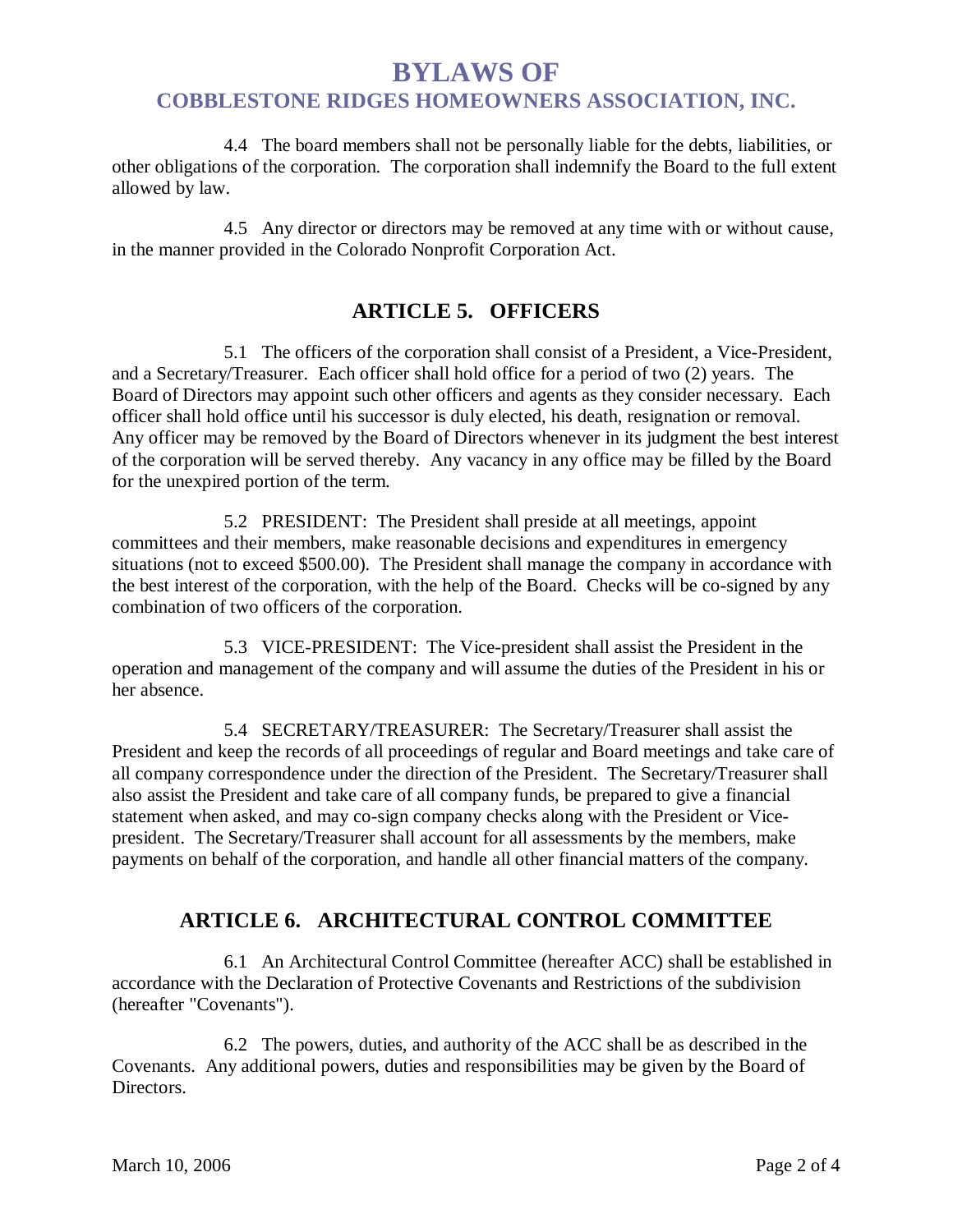# **BYLAWS OF COBBLESTONE RIDGES HOMEOWNERS ASSOCIATION, INC.**

6.3 The Board of Directors shall appoint members of the ACC as provided for in the Covenants.

## **ARTICLE 7. FINANCES**

7.1 All funds of the corporation shall be deposited in a bank or other such federally insured depository as authorized by the Board.

7.2 Annual assessments, if any, will be collected for the purpose of funding any administrative expenses and other expenses of the corporation. At the first meeting of the Board of Directors, the Board shall establish the date by which notices of annual assessments shall be sent to each lot owner, and the date annual assessments are due. Assessments not paid within sixty (60) days after they become due shall be delinquent. Assessments shall be made equally among all lot owners. Delinquent assessments will be charged a late fee at the rate of 1½% per month, until paid.

7.3 Special assessments to fund major expenses of the corporation may be made if determined necessary by the Board of Directors. Any such assessments shall be approved by the Board at the annual meeting or at a special meeting.

7.4 In the event any member shall fail or refuse to pay any assessments or other charges levied against said member within the time and in the manner prescribed by the Board of Directors, the collection of such assessment may be enforced as follows:

(a) The Board of Directors may order a suit brought against the member or to recover the amount of delinquent assessments, provided that no such suit shall be brought until 20 days after personal demand shall have been made for the amount due, or in cases where personal demand is not made, then upon the expiration of 30 days after a written or printed notice of demand shall have been deposited in the mail addressed to the street address of such delinquent member. Any delinquent assessment shall become a lien on the property in default until paid, and subject only to a first lien on the lot.

7.5 The Board may authorize any officer or agent to enter into any contract or execute and deliver any instrument in the name of, and on behalf of the corporation, on such authority may be general or confined to specific instances.

7.6 No loans shall be contracted on behalf of the corporation and no evidence of indebtedness shall be issued in its name unless authorized by the Board of Directors. The purpose of said loan must have been approved by a vote of the membership. Such authority may be general or confined to specific instances.

# **ARTICLE 8. NOMINATIONS AND ELECTIONS**